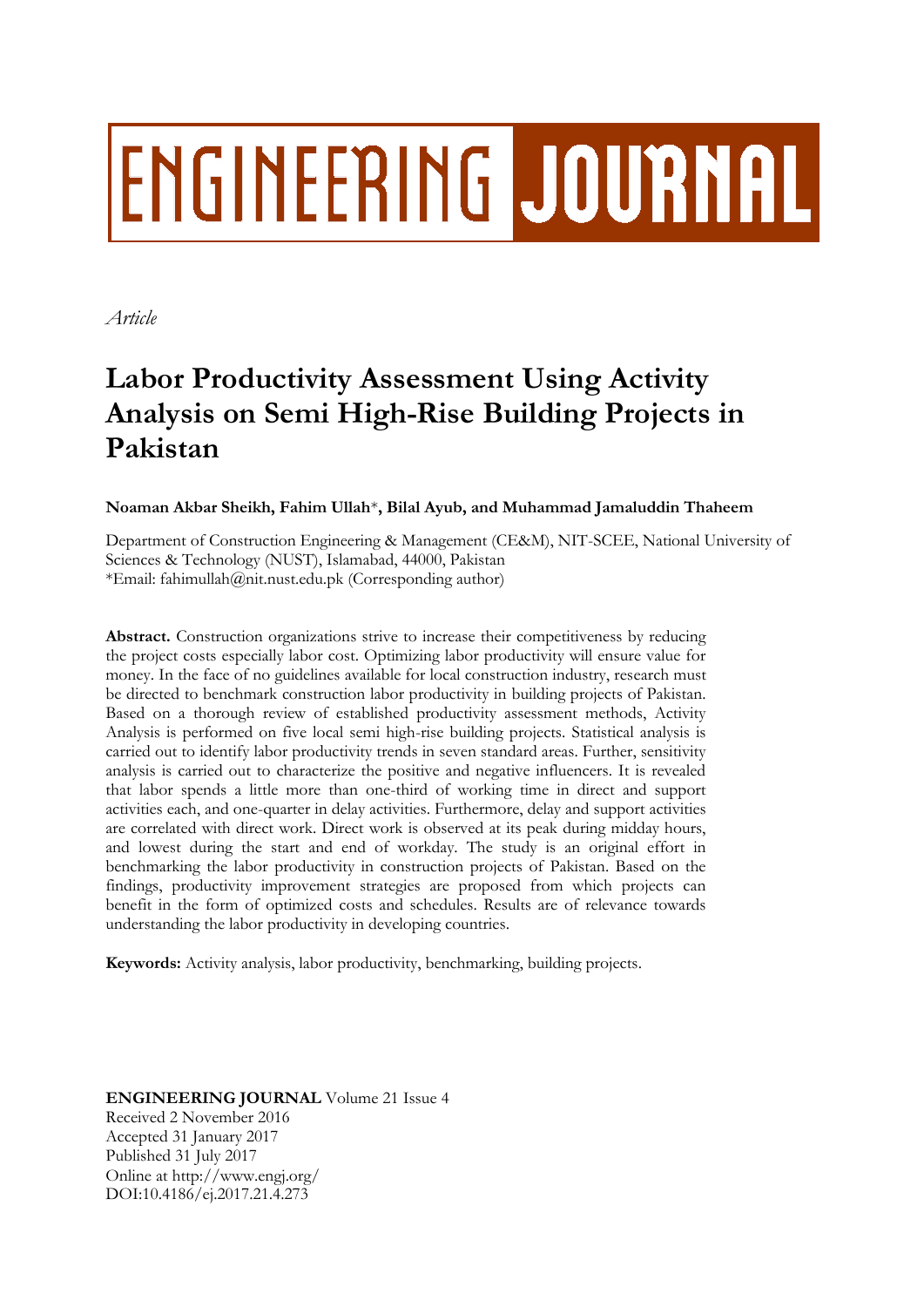# **1. Introduction**

Competition in construction industry is increasing globally. In such a resource-constrained and profitoriented competitive environment, the costs are optimally decreased in order to increase the market competitiveness. Therefore, it is a common objective of all the construction companies to offer better value against minimum cost [1, 2]. On-site labor costs are among the most profit-influencing factors [3]. To reduce them, it is important to improve the labor productivity by identifying and addressing the areas of high and low productivity [4]. This will not only offer strategic advantages to the construction firms, and add to the overall performance management and monitoring but will also highlight the potential areas of improvement to achieve overall organizational goals resulting into optimized cost and better resource management.

According to Rowlinson and Procter [5], labor productivity is the average direct labor hours required to install a unit of material. Hannula [6] describes it as the ratio of total output to total input. Low productivity is a point of concern for construction organizations due to its adverse effects on overall project success in terms of time and cost performance [7]. The significance of controlling labor cost is built into its overall contribution to the project cost. It normally ranges between 33% to 50% of total project cost [8]. Having such a significant financial influence, the management of labor productivity becomes even more critical. Thus, it is important to get optimum productivity in order to maximize the profit. To make matters even more challenging, the measurement of labor productivity is another critical issue faced by the industry. In the management literature, it is established that what cannot be measured, cannot be managed [9]. This further stresses the point of having a concrete measurement system for assessing labor productivity. But there is no standard method for measuring labor productivity in the construction industry mainly due to the involvement of complex operations and relationships [10]. The non-availability of reliable data increases the degree of complexity. Furthermore, the challenges of effectiveness of project and quality management, and the technological innovations add to its stochasticity [11].

Labor productivity is a dynamic entity, affected by many elements, and associated with performance of time, cost and quality [12, 13]. Owing to its substantial impact on overall project success, there is a strong need to assess the performance of labor in order to address the productivity issues. Due to nonstandardization of assessment methods, this performance may be measured and reported in several ways such as calculation of direct productivity unit rates, percent rework and activity levels [11]. Technology has also played its role in facilitating the project managers in productivity assessment [14]. Recently, the use of artificial intelligence is getting popularity in labor productivity measurement [15]. It is intuitive that each method measures the work in separate ways and serves as a good metric for understanding actual labor performance.

Activity Analysis, a refined form of work sampling and activity levels, is another useful method developed by Construction Industry Institute (CII). It includes significantly more detailed observations that are typically broken down into seven standard categories: direct work, preparatory work and instructions, tools and equipment, material handling, waiting, traveling, and personal activities [16]. For maximum productivity, it is important that labors spend more time in doing the direct work such as installing materials. Similarly, some indirect activities like planning, travelling, waiting and personal also impact the overall productivity [11]. So it is necessary to give due considerations to all time consuming direct and indirect activities. This may lead to better understanding of real work percentages, quantification of changes and implementing improvements to increase the direct work [17].

Pakistan, being a developing country, is facing serious issues regarding project management in terms of its success and effective implementation in general, and cost and time overruns in particular [18]. The major reasons for underperformance of local industry are law and order situation, design changes, lack of funds, untrained labor, inexperienced workforce and inadequate management tools and techniques [19-22]. The local inclination towards traditional management practices makes it less innovative, change resistant and extensively labor dependent. Thus, optimum utilization of labor becomes a necessity for achieving the project and corporate goals. Therefore, to address these critical issues, labor productivity assessment and associated management practices need to be explored and responded accordingly. The lack of previous research on this core management area calls for localized assessment of construction projects in terms of their labor productivity.

This research focuses on the assessment and benchmarking of labor productivity by monitoring crew time utilization during working hours for construction projects in Pakistan. For this purpose, the labor productivity of different semi high-rise building construction projects is assessed using Activity Analysis.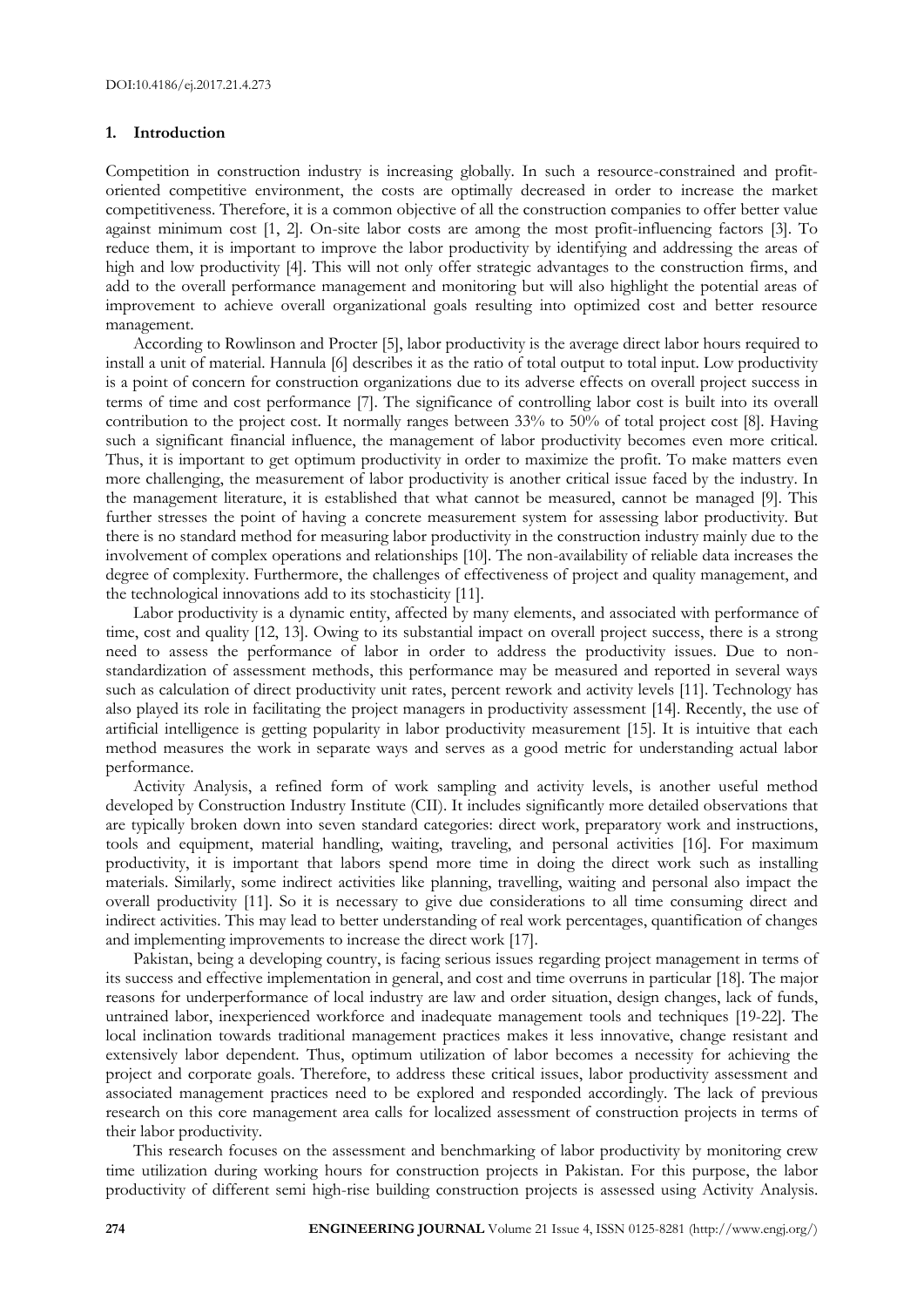Further the data is quantified using the time expended by labor on productive and non-productive activities. Finally, sensitivity analysis is performed in order to establish a relation between different activity parameters.

### **2. Literature Review**

Productivity assessment in the construction industry has been a challenging task since long owing to the involvement of a large number of stochastic variables such as labor intensive work, unique character and uncertainties [23, 24]. This has given rise to diverse definitions of the term. According to Bernolak [25], productivity means "how much and how good we produce from the resources used". Enshassi et al. [26] defines productivity as "how one entity uses its resources to produce outputs from inputs". These definitions generally refer to productivity as a comparison of input and output [27]. Inputs are usually measured in dollars, labor-hours, material, tools and equipment usage whereas outputs are deliverables that contribute to project completion in units of cubic meters of concrete placed, tons of steel erected, length of pipe welded, etc.

Since the labor is acknowledged as the most important factor of production as it creates value and sets the general level of production, labor productivity has been identified as an index for measuring work efficiency [28]. The cost of equipment and material are usually ignored as they are prone to lesser variation in short term projects but the labor productivity varies considerably adding to managerial concerns [26]. Traditionally, labor productivity is interpreted using labor hours and physical output as shown in Eq. (1) [29].

#### Labor Productivity =  $\frac{1}{U}$ Labour hours  $(1)$

Due to availability of large amount of productivity assessment techniques, their standardization has raised concern for the practitioners [30]. It can be argued that lack of standardization should not necessarily hamper successful management of labor productivity. However, it surely adds into the managerial decision making while selecting the most optimum technique keeping in view the project constraints and organizational capacity [31]. The pertinent proposed techniques of labor productivity measurement broadly fall under two spectrums: continuous and intermittent, which are observed at three distinct levels of task, project and industry [32]. Thomas and Završki [33] developed a theoretical model for the assessment of construction labor productivity which was criticized due to lack of objectivity [34]. In order to answer this limitation, researchers have stressed the importance of standardized productivity data, if not the technique [35].

Improving productivity is a major concern for any profit-oriented organization, as it provides effective and efficient conversion of resources into marketable products, and determines business profitability [36, 37]. Owing to the lack of standardized productivity data in construction industry, management and desired improvements become a tough ask. In a typical construction project, two primary purposes of measuring productivity are to control cost and schedule, and to obtain data for planning the future projects [38, 39]. There are several metrics that describe productivity, the most used ones according to Gouett et al. [4] are factor productivity or unit rate (the ratio of labor, material and equipment costs to units of output); labor productivity (the ratio of work hours to units of output); and productivity factor (the ratio of schedule to actual work hours).

These metrics have been criticized because they are often calculated after substantial amount of time at receiving reports from work site [40]. When productivity is measured in this way, areas of low productivity are identified at a later stage and usually substantial damage has been done by then [4]. Though workface assessment techniques, like foreman-delay surveys and craftsman questionnaires, have been developed in an attempt to identify productivity issues immediately, neither of them quantifies all activity levels of a craft worker [41]. Another technique, called continuous observation, quantifies all activity levels but is seldom used due to the discomfort caused to craft workers.

In response to this concern, work sampling was applied in the construction industry to identify problem areas in a timely manner than the productivity metrics [42]. In this context, Choy and Ruwanpura [43], McDonald and Zack [44] and McTague et al. [45] conducted the work sampling analyses, reiterated the findings and revealed that the composition of productive tool time on a construction site generally falls between 40% and 60% of the total work time. The studies also unearthed the individual activities that a worker spends his time on and concluded that a considerable amount of time is spent mostly on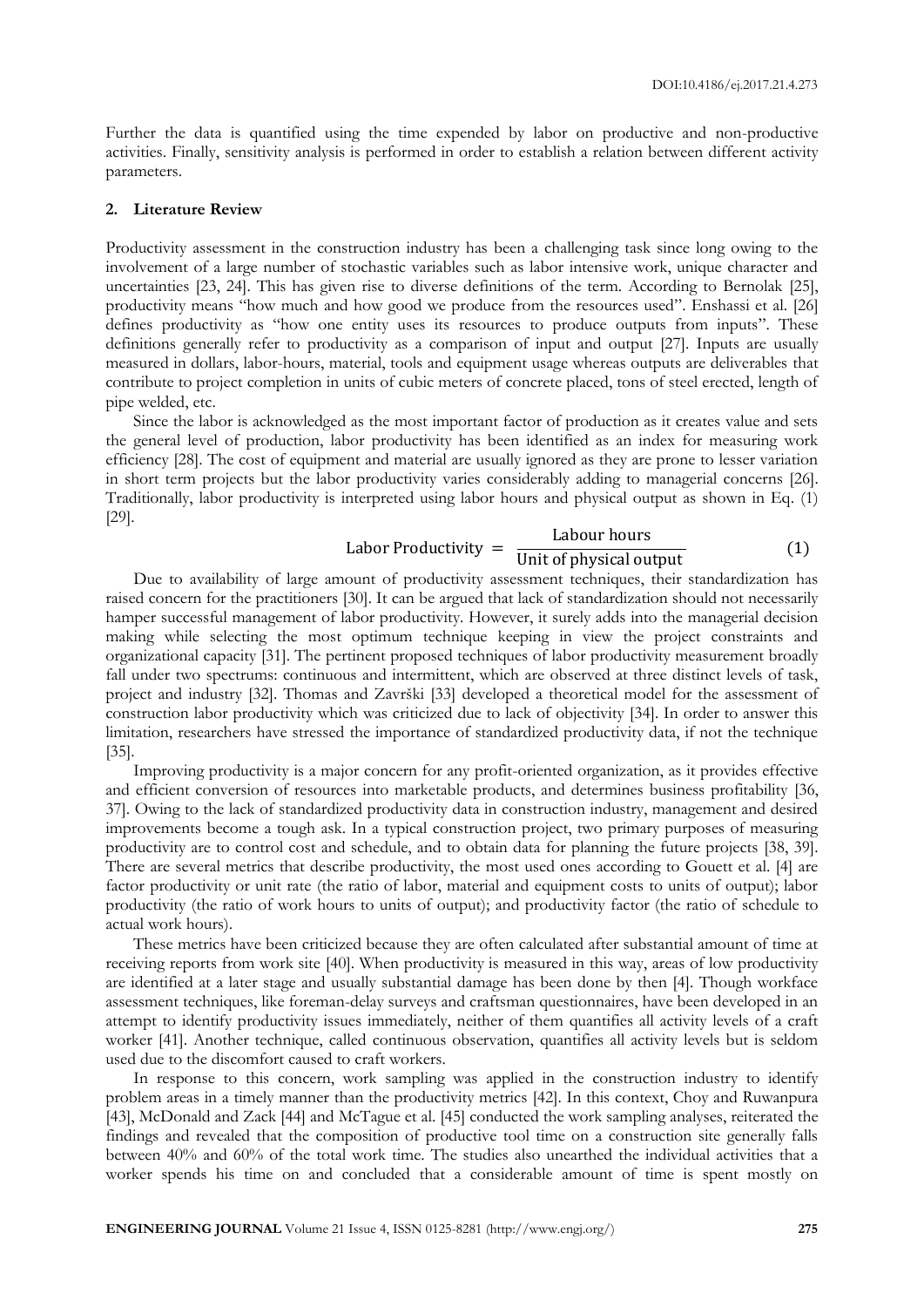nonproductive activities, such as searching for material, idling and waiting for instructions. As a result, the construction and project management industries have already begun to experience an era of intensified research and development to handle the risks associated with construction [11, 22, 46, 47].

Though work sampling is broadly accepted by experienced managers as an early indicator of productivity issues, it is not a perfect metric. For example, tool time spent on rework is not productive. The method itself is not broadly implemented by industry, because of lack of standard guideline on how to perform it and statistical validation of its effectiveness. Further, work sampling identifies productivity issues, but does not determine the root causes or provide improvement strategies [4]. To address this criticism, Activity Analysis was proposed as a constant improvement process to streamline productivity measurement. It offers a convincing solution for monitoring on-site operations and supports root cause analysis on the issues that adversely affect the productivity. Activity Analysis is defined as "a continuous process of measuring and improving the amount of time that craft workers spend on actual construction… referred as tool time, wrench time, or direct work time" [16]. It extends the work sampling technique into a continuous improvement process, and includes two parts: (1) workface assessment and (2) continuous improvement process. The workface assessment portion of Activity Analysis is the application of work sampling [48]. One of the primary differences between Activity Analysis and work sampling is that it includes significantly more detailed observations and results.

Activity Analysis consists of five steps. Firstly, the study is planned which entails defining the objectives and scope, as well as determining other pertinent details. Secondly, activity sampling is done in order to collect a representative data sample. Each discrete data sample or observation is categorized as direct work, preparatory work, tools and equipment, material handling, waiting, travel, or personal. Thirdly, collected data is analyzed and observations are tabulated to determine activity percentages. The resulting percentages are assessed to determine which types of activities are beyond the acceptable range. Fourthly, potential causes of unacceptable variances are identified and several potential solutions to improve productivity are considered. These improvements are based on a set of factors that include feasibility, logistics and costs. Lastly, the improvements selected in the planning stage are implemented to increase the direct work rate [16].

Pakistan's construction industry is not fully developed and is facing problems like overruns in form of time and cost usually leading to project failures [18]. The in-depth analysis of these delays accentuated labor productivity as a key factor. In addition, poor salary, poor execution and planning, and inefficient equipment are highlighted as key factors contributing to lower labor productivity in road projects in Pakistan [49]. Building projects on the other hand are yet to be explored for labor productivity. Hence the current study targets this useful area of potential value addition to body of knowledge in local context. For this purpose, it makes use of the well-established technique of workface assessment in general and Activity Analysis in particular.

Further, the current study uses the concepts of sensitivity analysis for establishing the correlation between the work activities in accordance with Activity Analysis. Sensitivity analysis is a technique that is used to determine the behavior of a particular dependent variable in response to different values of an independent variable under a given set of assumptions within specified boundaries [50]. It has recently been used by Ökmen and Öztaş [51] in their study of risk based cost model.

## **3. Methodology**

The current study revolves around the Activity Analysis for labor productivity computation in the context of Pakistan construction industry. For this purpose, five semi high-rise building construction projects have been explored for work activities by detailed data collection and analysis. The causes of low labor productivity areas are identified to assist mangers in planning and executing improvements. The overall activity rates of workers and the distribution of activity rates throughout a typical workday are determined and improvements are suggested.

Owing to its technical and procedural maturity, Activity Analysis has been selected as a prime candidate technique for this study. Following the methodology given by Gouett et al. [4], various building activities were investigated. The standard questionnaires proposed in aforementioned study were modified for data collection. In order to attain reliable data, the authors personally recorded on-site observations.

The case study projects were selected based on the available resources, ease of access and suitability. Fulfilling these criteria, data is collected from five under construction projects which are located mainly in the federal (northern) region of Pakistan. All these projects are commercial semi high-rise buildings of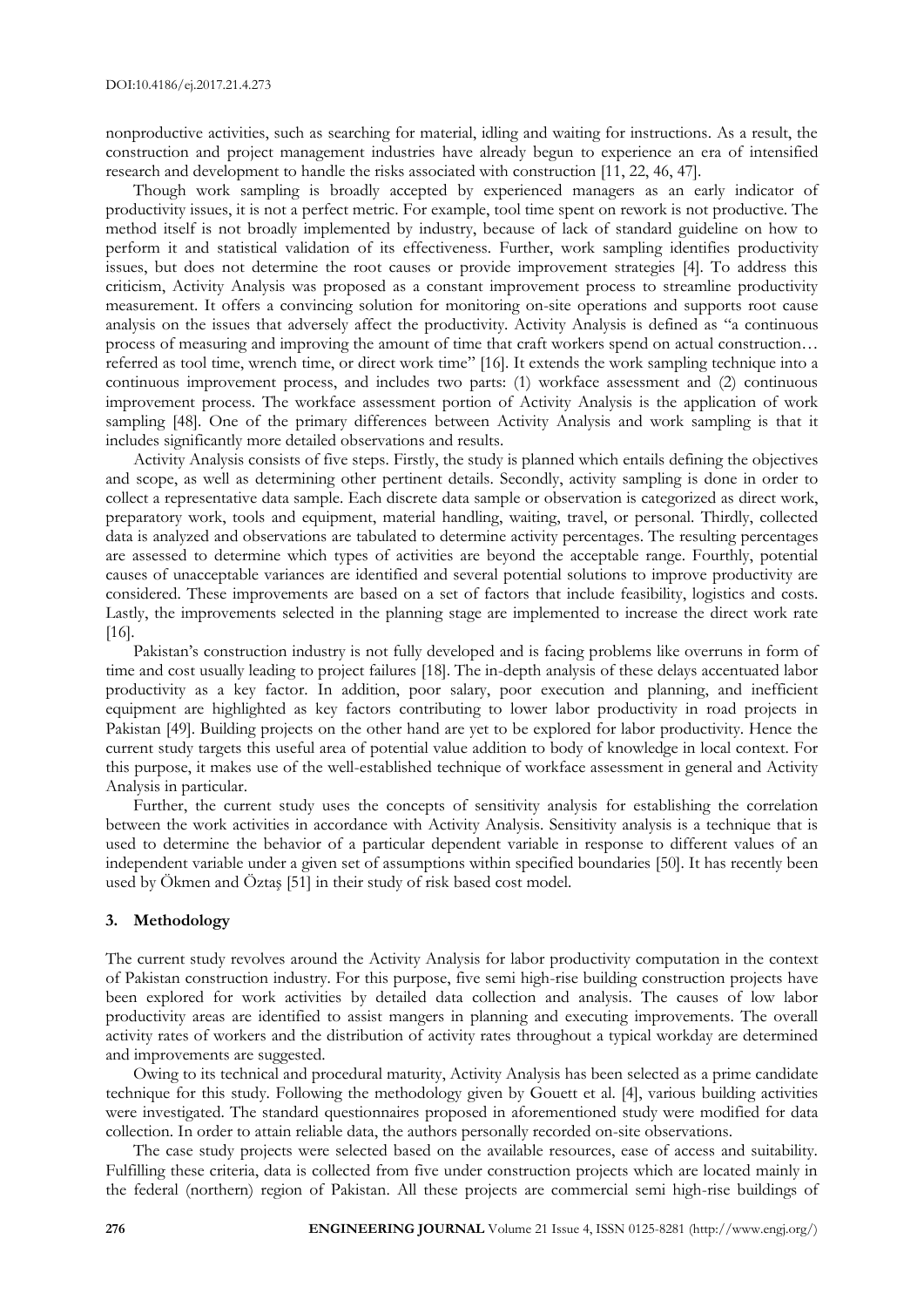similar nature and were more than 50% constructed during the data collection phase. Major ongoing activities observed in all these projects were block masonry, plastering, formwork, steel fixing and concrete pouring. Hence the Activity Analysis was mainly observed during these tasks regardless of the number of labor. The number of labors is however recorded and is aimed at conveying the quanta of work being performed. The least limit for number of labors was set at 400, thus all the reported projects have more labors than the set limit. Further, the observations were recorded on modified Gouett et al. [4] form as shown in Fig. 1.

| <b>Activity Analysis Log</b> |                                             |  |                            |  |                            |  |                            |
|------------------------------|---------------------------------------------|--|----------------------------|--|----------------------------|--|----------------------------|
|                              | <b>Name of Observer</b>                     |  |                            |  |                            |  |                            |
|                              | <b>Site Access Date</b>                     |  |                            |  |                            |  |                            |
|                              | # of Workers                                |  |                            |  |                            |  |                            |
|                              | Weather                                     |  |                            |  |                            |  |                            |
|                              | <b>Project Name</b>                         |  |                            |  |                            |  |                            |
|                              | <b>Trades Observed</b>                      |  |                            |  |                            |  |                            |
|                              | <b>Observation Records</b>                  |  | <b>Observation Round 1</b> |  | <b>Observation Round 2</b> |  | <b>Observation Round 3</b> |
|                              | Time (From   To)                            |  |                            |  |                            |  |                            |
|                              | <b>Direct Work</b>                          |  |                            |  |                            |  |                            |
|                              | <b>Preparatory Work</b><br>and Instructions |  |                            |  |                            |  |                            |
|                              | <b>Traveling</b>                            |  |                            |  |                            |  |                            |
| <b>Support</b>               | <b>Tools and</b><br><b>Equipment</b>        |  |                            |  |                            |  |                            |
|                              | <b>Materials Handling</b>                   |  |                            |  |                            |  |                            |
| <b>Delays</b>                | <b>Personal</b>                             |  |                            |  |                            |  |                            |
|                              | <b>Waiting</b>                              |  |                            |  |                            |  |                            |
| Note:                        |                                             |  |                            |  |                            |  |                            |

Fig. 1. Hourly activity analysis log.

From Fig. 1, it can be noted that three rounds of observations were recorded for each project on hourly basis for more than 5 days. The authors randomly noted labors at different paths on site for each round by observing them, recording their activities into the standard mentioned categories and denoted it by a tally mark in the corresponding portion. Thus 3 rounds were repeated for each hour and the number of ticks at the end of the hours were recorded to display the number of labors corresponding to each category. The same exercise was repeated for all the hours of observations for more than 5 days and eventually summed up to reveal the total observations in accordance with the standard Activity Analysis procedure. Thus a handsome number of readings is documented and discussed in the result section.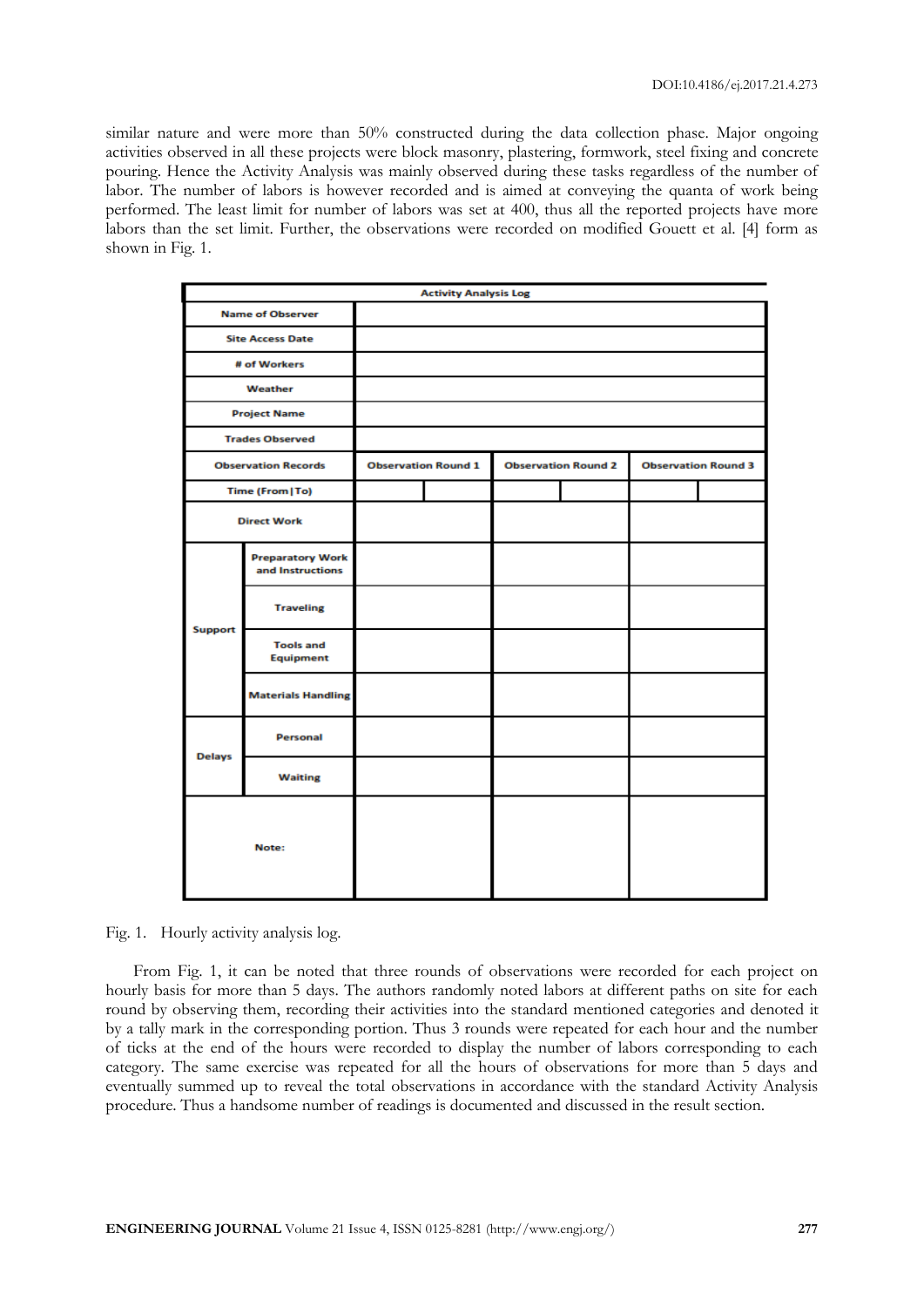| Table 1. | Project description. |  |  |
|----------|----------------------|--|--|
|          |                      |  |  |

| Project | <b>Project Type</b>         | <b>Number of Labors</b> | Completion |
|---------|-----------------------------|-------------------------|------------|
| A       | Office building             | 821                     | 76%        |
|         | Commercial apartments       | 706                     | 52%        |
|         | Hotel building              | 495                     | $66\%$     |
|         | Private training institute  | 419                     | 73%        |
| F       | Private healthcare facility | 616                     | 59%        |

Further, according to Gouett et al. [4] the task type does not matter as the observation is restricted to the mentioned categories which are generalized and are common in all types of activities. Thus the focus is not on what the person is doing but rather on the specific category he is falling in at any instant of observation. However, as previously mentioned, the observations were restricted to the established types of block masonry, plastering, formwork, steel fixing and concrete pouring on all the projects. Thus the recorded observations are for the mentioned task types in light of the standard categories. The details of the selected projects are as shown in Table 1. In order to respect the secrecy of the stakeholders and their confidentiality requirements, some of the project information, details of operation and data has been expurgated.

A comprehensive data collection has been performed to understand the pattern of workers spending their time during work day. Other information that can be physically observed at each project site was recorded to aid the data analysis and corresponding results. These observations include important information affecting the productivity on each project like working environment, types of craft mostly employed, weather conditions, labor skills and expertise, safety conditions, construction stage, ongoing activities, etc.

In next stage, keeping in view the desired statistical accuracy, the corresponding sample size, length of the study and workday, and the observation windows were determined. During observations, data was recorded for complete 8 working hours a day for more than 5 consecutive days. Detailed hourly observations at each construction site were ensured in order to increase data reliability. Determining an adequate sample size is critical to the significance of data collection for research [52]. As more samples are collected, the results become more accurate due to reduction of sampling error. However, there is a balance between statistical accuracy and the cost/effort to collect samples. In most industries an error of  $\pm$  5% at a confidence level of 95% is generally acceptable [29].

$$
n_0 = \max \frac{(z_{(1-\frac{\alpha}{2m})})^2 \frac{1}{m} (1 - \frac{1}{m})}{d^2}
$$
 (2)

Instead of binomial, Activity Analysis is a multinomial approach because the characteristic being sampled is not the worker, but his behavior at any given time. Thus, multinomial distribution developed by Thompson [53] is used for determining the sample size as shown in Eq. (2). For a given confidence level, it is calculated at varying numbers of categories 'm' to find the maximum number of observations 'n' in the worst case scenario.

| Work Hour       | <b>Number of Observations</b> |           |                  |                  |           |  |  |  |  |
|-----------------|-------------------------------|-----------|------------------|------------------|-----------|--|--|--|--|
|                 | Project A                     | Project B | <b>Project C</b> | <b>Project D</b> | Project E |  |  |  |  |
| $08:00-09:00$   | 1899                          | 1483      | 1511             | 1585             | 1280      |  |  |  |  |
| $09:00-10:00$   | 2292                          | 1496      | 1217             | 1499             | 1311      |  |  |  |  |
| $10:00 - 11:00$ | 1928                          | 1435      | 1057             | 1189             | 1184      |  |  |  |  |
| $11:00-12:00$   | 1766                          | 825       | 1177             | 1037             | 1766      |  |  |  |  |
| $12:00-01:00$   | 1798                          | 972       | 12.41            | 1295             | 1190      |  |  |  |  |
| Lunch           |                               |           |                  |                  |           |  |  |  |  |
| $02:00-03:00$   | 2216                          | 1451      | 1501             | 1376             | 1332      |  |  |  |  |
| $03:00-04:00$   | 1700                          | 1401      | 1107             | 984              | 1076      |  |  |  |  |
| $04:00-05:00$   | 1265                          | 1189      | 1179             | 1290             | 1029      |  |  |  |  |
| Total           | 14864                         | 10252     | 9990             | 10255            | 10168     |  |  |  |  |

Table 2. Hourly project observations.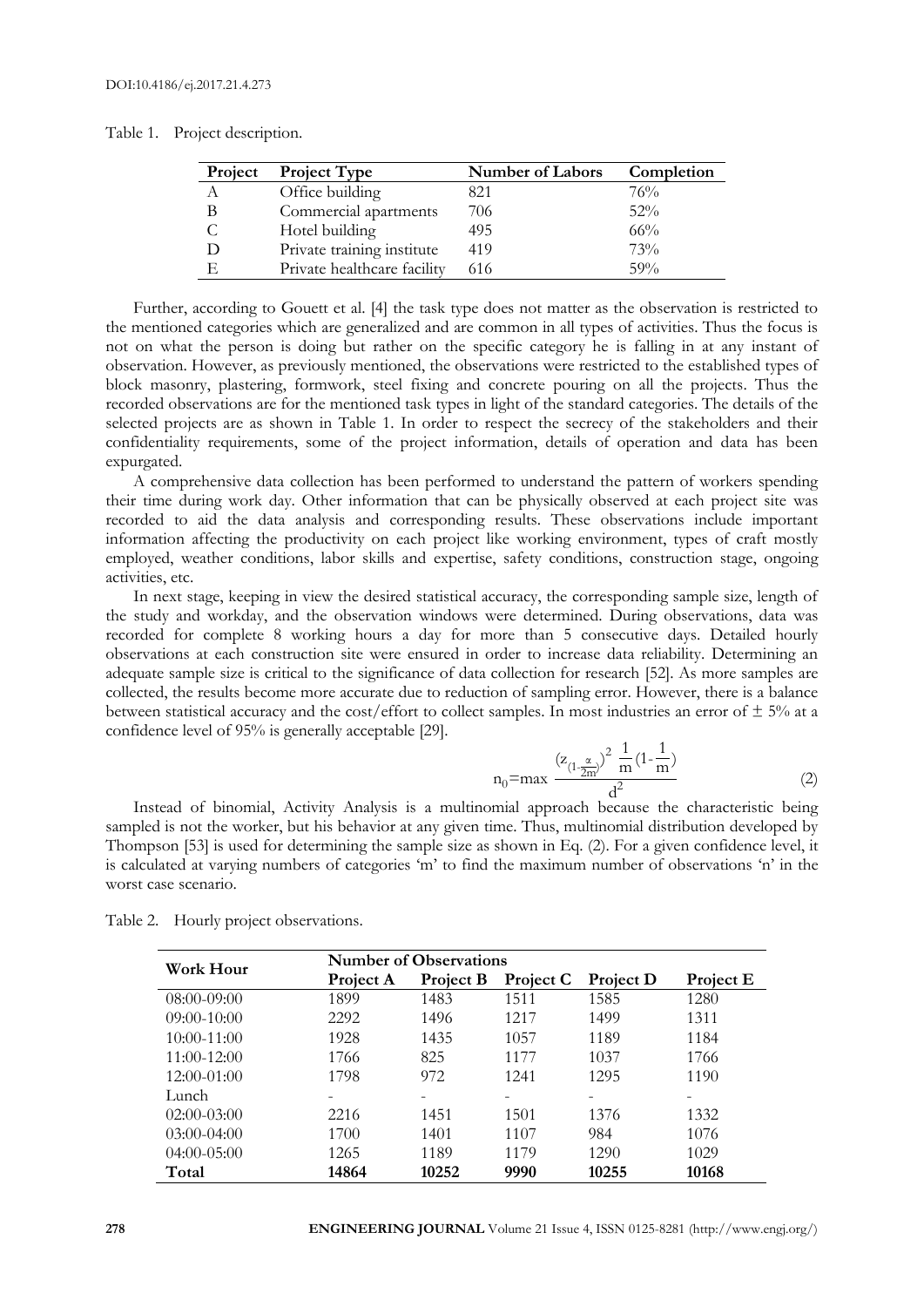For a 95% confidence level and error of  $d = 0.05$ , the result is  $m = 3$  and  $n = 510$  observations. This means that regardless of the number of labor, a total of 510 observations per study period are required to obtain a confidence greater than 95%. Typically, it is desirable to track activity levels for each 1-hour period in the workday, so an 8-hour workday will have 8 study periods, and the study would require a total of 4,080 observations. In accordance with these requirements, Table 2 summarizes the number of samples collected for every observation per hour of each project.

#### **4. Results and Discussions**

After data collection, the observations were divided into the previously mentioned seven categories as shown in Table 3.

As evident from the observations, Project A has a very high direct work percentage due to the fact that in this project, in contrast to others, overall work activities were properly planned and supervised by competent professionals with high level of coordination with labors. It has already been established that better planning positively influences the productive work [54]. It is to be mentioned that tools and equipment, and material handling activities are much lower as compared to other counterparts paving the way for increased direct work time. Further, at this project, there were proper plans for both tools and materials in terms of availability, maintenance and monitoring. Similarly, materials were properly handled and placed near the working areas, reducing the unnecessary travel time. The safety of workers was also ensured, imparting the feeling of comfort to them leading to increase in direct work rate.

| <b>Activities</b> |                 |     | Project<br>A<br>$\binom{0}{0}$ | Project B<br>$\binom{0}{0}$ | Project<br>$C(^{0}/_{0})$ | Project<br>$\binom{0}{0}$<br>D | Project<br>$E($ %) | Average<br>$\binom{0}{0}$ |
|-------------------|-----------------|-----|--------------------------------|-----------------------------|---------------------------|--------------------------------|--------------------|---------------------------|
| Direct Work       |                 |     | 41.1                           | 37.9                        | 29.0                      | 33.2                           | 31.0               | 34.4                      |
|                   | Preparatory     |     |                                |                             |                           |                                |                    |                           |
|                   | Work            | and | 9.2                            | 8.8                         | 8.1                       | 9.3                            | 10.2               | 9.1                       |
|                   | Instructions    |     |                                |                             |                           |                                |                    |                           |
|                   | Traveling       |     | 12.6                           | 11.9                        | 13.6                      | 12.0                           | 15.3               | 13.1                      |
| Support           | Tools           | and | 3.7                            | 6.4                         | 9.2                       | 8.7                            | 8.7                | 7.4                       |
|                   | Equipment       |     |                                |                             |                           |                                |                    |                           |
|                   | Materials       |     | 4.3                            | 5.9                         | 11.5                      | 9.1                            | 11.6               | 8.5                       |
|                   | <b>Handling</b> |     |                                |                             |                           |                                |                    |                           |
|                   | Personal        |     | 17.7                           | 18.4                        | 17.6                      | 17.0                           | 14.3               | 17.0                      |
| Delays            | Waiting         |     | 11.2                           | 10.7                        | 11.0                      | 10.6                           | 8.8                | 10.5                      |

Table 3. Work activity percentages.

In comparison, Project C experienced the lowest direct work rate because of more indirect activities, reducing the time cushion for direct work. Primary cause was the financial crisis in project due to which a large number of supervising staff was dismissed. Work was not effectively supervised resulting into wastage of time by labor in indirect activities.

Comparison of case studies with Project E reveals very high percentages of preparatory work and instructions, and travelling. This was mainly due to inexperienced labor, poorly organized project site and minimal coordination between site staff and labor. One of the primary causes was that majority of labors were hired from subcontractors who were inexperienced and site staff was not properly coordinating with them. Other reasons include the longer distance from working areas to site office. Further, necessary facilities like drinking water, toilet, etc., were not provided at working area leading to increased travelling.

To increase the direct work activity, all other activities should be minimized as witnessed in these case studies. Project A has highest direct work rate due to low value of other activities. Similarly, Project C experienced low direct work due to greater indirect activities. Hourly direct work for all the projects is reported in Table 4 providing insights into the direct work distribution per hour and can be used to highlight the hours of maximum and minimum productivity.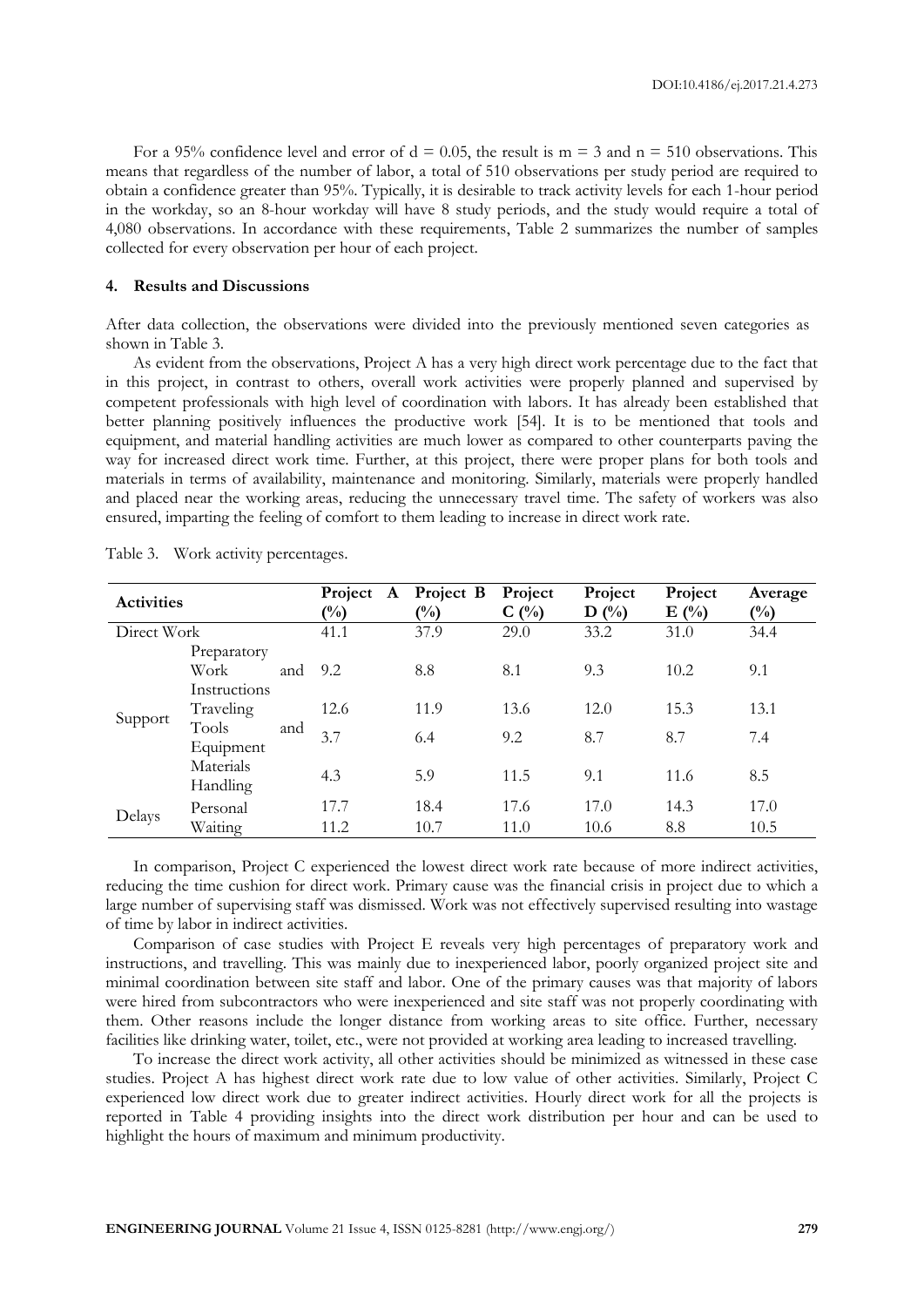| Percent<br>Direct<br>Hourly<br>Work | 8am-<br>9am | $9am-$<br>10am | $10am-$<br>11am | $11am-$<br>12 <sub>pm</sub> | 12 <sub>pm</sub><br>1pm | 1 <sub>pm</sub><br>2 <sub>pm</sub> | 2 <sub>pm</sub><br>3 <sub>pm</sub> | 3 <sub>pm</sub><br>4pm | $4$ pm-<br>5pm |
|-------------------------------------|-------------|----------------|-----------------|-----------------------------|-------------------------|------------------------------------|------------------------------------|------------------------|----------------|
| Project A                           | 35.07       | 42.71          | 43.10           | 44.85                       | 42.27                   |                                    | 39.40                              | 37.88                  | 44.82          |
| Project B                           | 23.74       | 40.71          | 43.34           | 41.58                       | 40.12                   |                                    | 33.29                              | 42.97                  | 40.45          |
| Project C                           | 25.35       | 28.10          | 31.32           | 34.83                       | 28.28                   | $\overline{\phantom{0}}$           | 27.38                              | 30.26                  | 28.24          |
| Project D                           | 27.82       | 30.75          | 36.50           | 41.85                       | 31.66                   | -                                  | 31.10                              | 40.55                  | 30.78          |
| Project E                           | 22.19       | 30.28          | 33.61           | 36.06                       | 31.51                   |                                    | 27.03                              | 37.83                  | 32.36          |

| Table 4. | Hourly direct work activity rates. |  |
|----------|------------------------------------|--|
|          |                                    |  |

As evident from Table 4, in all projects, the direct work is lowest at the start of the day. It then increases over time until midday (11am-12pm) where it peaks and finally starts decreasing towards lunch break. After lunch, it again starts increasing until the second last hour and eventually starts decreasing in the last hour. Peak direct work rate is recorded during 11am-12pm hour and lowest direct rate is observed during 8am-9am. It should be noted that direct work activity is at maximum at the second last hour both before and after lunch as shown in Fig. 2. It must be noted that the values presented in corresponding tables are not plain averages but are weighted averages taking into account the difference of observations for different projects at various time slots. For example, in Table 3, the value of direct work for Project A is 41.1 as weighted average which if taken as plain average of the values in Table 4 comes out to be 41.3. This is done to incorporate the due share of different observations for various projects and time slots.



Fig 2. Hourly trend of direct work rates.

It was recorded during the observations that generally people start their work late as depicted by the lower productivity in graph for first hour. Then an increasing trend is observed pointing to more direct work with passing time until the last hour before lunch. This depression in the graph points to the fact that people often start leaving the workplace for lunch 10-15 minutes before due time. Same trend is generally observed after lunch. Exclusive to Project A, there was a scheduled tea break of 15-20 minutes between 3-4 pm hence it depicts low direct work during this time. But this project shows an increasing trend in the last hour due to routine checks of everyday work at the closing time pushing the labors to complete their remaining work.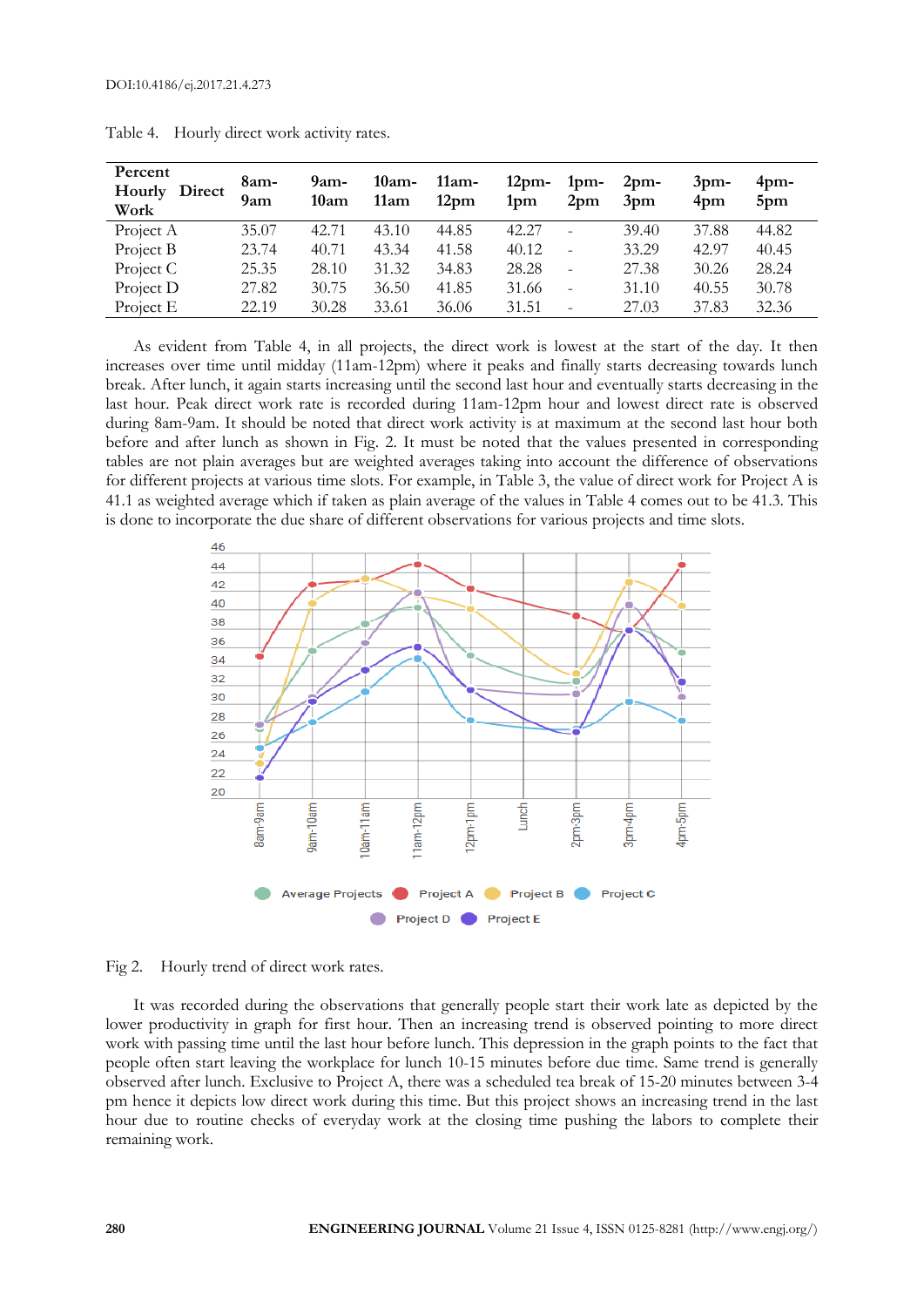Table 5. Hourly distribution of observation for activities.

| Time    |                                         | 8am-9am | -uu-6<br>10am | $10$ am- $11$ am | $11am-12pm$ | 12pm-1pm | $1$ pm-2pm | 2pm.3pm | $3pm-4pm$ | աժշ-աժ | observations<br>Total |
|---------|-----------------------------------------|---------|---------------|------------------|-------------|----------|------------|---------|-----------|--------|-----------------------|
|         | Direct Work                             | 2126    | 2788          | 2616             | 2371        | 2286     |            | 2555    | 2387      | 2111   | 19240                 |
| Support | Work<br>Preparatory<br>and Instructions | 1070    | 822           | 581              | 432         | 470      |            | 723     | 495       | 406    | 4999                  |
|         | Traveling                               | 1134    | 936           | 746              | 611         | 1161     |            | 1146    | 563       | 851    | 7148                  |
|         | Tools<br>and<br>Equipment               | 694     | 524           | 454              | 378         | 412      | Lunch      | 553     | 398       | 442    | 3855                  |
|         | Materials Handling                      | 678     | 649           | 503              | 546         | 513      |            | 595     | 510       | 436    | 4430                  |
|         | Personal                                | 1159    | 1286          | 1224             | 1006        | 1039     |            | 1402    | 1196      | 1072   | 9384                  |
| Delays  | Waiting                                 | 897     | 810           | 669              | 548         | 615      |            | 902     | 719       | 634    | 5794                  |
| Total   |                                         | 7758    | 7815          | 6793             | 5892        | 6496     |            | 7876    | 6268      | 5952   | 54850                 |

In order to generalize the results and benchmark the labor productivity, results of all the observations on five construction projects are shown in Table 5. Each number represents the characteristics of labor's working behavior as observed and categorized into seven activities, further summed into three main classes: direct, support and delay in accordance to CII.

Table 6. Percentage of work activities.

| <b>Activities</b> |                                   | Percentages |       |
|-------------------|-----------------------------------|-------------|-------|
| Direct Work       |                                   | 35.08       |       |
|                   | Preparatory Work and Instructions |             | 9.11  |
|                   | Traveling                         | 37.25       | 13.03 |
| Support           | Tools and Equipment               |             | 7.03  |
|                   | Materials Handling                |             | 8.08  |
| Delays            | Personal                          | 27.67       | 17.11 |
|                   | Waiting                           |             | 10.56 |

As presented in Table 6, support activities share large percentage following direct work and delay activity with values 37.25%, 35.08% and 27.67% respectively. Primary activities were analyzed in details by exploring their secondary activities in which comprehensive investigation of recorded data was done and all the percentages of secondary activities were calculated accordingly. As per Table 6, in support category, travelling shares the larger portion whereas in delay category, personal activities have the largest share. It can be observed that secondary activities holding larger percentage after direct work are personal, travelling and waiting. So, in order to increase the direct work, these activities should be controlled and streamlined. Further, other dependent activities should also be minimized as their reduction will eventually increase the direct work ultimately leading to increased labor productivity and enhanced project success.

It is intuitive that in order to increase the overall direct work rate, areas of lower productivity throughout the day should be avoided as much as possible. This can be done by proper planning and monitoring of overall work activities. Management should investigate into the fluctuating rate throughout the day and should take necessary action in order to minimize it using the methodology of this study. Further, it is recommended that site management should direct the labor to work in proper hours rather than starting the work late or leaving early from site.

To facilitate the managerial decision making while resolving on-site productivity issues, the tradeoff between direct work and personal time must be clearly understood. In order to find out relation between direct work activities with other activities, sensitivity analysis was performed using @RISK® software with all 54,850 observed data points. Firstly, an equation was derived using regression analysis function of MS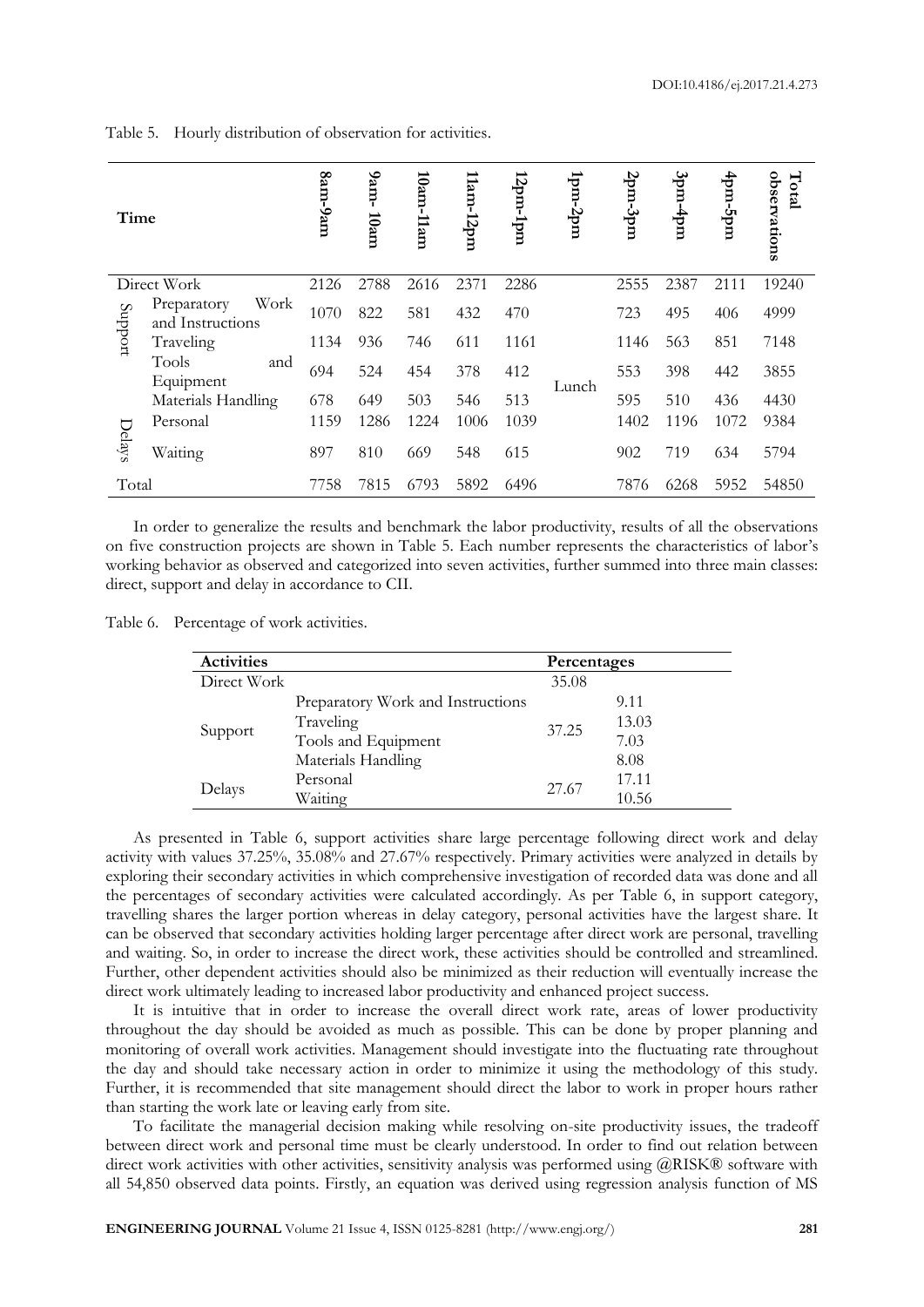Excel®. Following this equation, regression and correlation coefficients of each activity with direct work were calculated as shown in Table 7.

|          | Rank Name                         |          | <b>Regression</b> Correlation |
|----------|-----------------------------------|----------|-------------------------------|
|          | Personal                          | 0.589    | 0.585                         |
| 2        | Waiting                           | $-0.562$ | $-0.549$                      |
| 3        | Preparatory Work and Instructions | 0.443    | 0.448                         |
|          | Tools and Equipment               | $-0.339$ | $-0.343$                      |
| 5        | Materials Handling                | 0.133    | 0.115                         |
| $\Omega$ | Traveling                         | 0.045    | 0.045                         |

Table 7. Regression and correlation for direct work with other activities.

From Table 7, it can be observed that personal activity is sensitive to direct work with correlation and regression coefficients of 0.585 and 0.589 respectively. Waiting is the second activity which negatively affects the direct work with a correlation and regression values of 0.562 and 0.549. Whereas preparatory work and instructions, and tools and equipment activities are ranked third and fourth. Lastly, materials handling and travelling activities are ranked fifth and sixth respectively. It can be argued that a correlation of 0.585 is weak but comparatively it is the most influential among all the activities. The correlation was further analyzed by the application of ANOVA for any statistically significant differences. The p-values for the personal and waiting activities came out to be 0.13 and 0.21 respectively which satisfies  $p > 0.05$  thus making the difference "not significant". The p-values for all the categories, as shown in Table 8, follow the same pattern and can be marked to have no significant difference thus statistically validate for considerable correlation.

Table 8. P- values of Activities.

|   | Rank Name                         | <b>P-Values</b> |
|---|-----------------------------------|-----------------|
|   | Personal                          | 0.13            |
| 2 | Waiting                           | 0.21            |
| 3 | Preparatory Work and Instructions | 0.40            |
|   | Tools and Equipment               | 0.58            |
| 5 | Materials Handling                | 0.45            |
|   | Traveling                         | 0.56            |

Personal, and preparatory work and instructions positively affect the direct work activity while waiting, and tools and equipment inversely affect it. From Table 7, it can be inferred that when the workers are comfortable in doing their work, they will exert more efforts in their activities, enhancing the project [55]. It was observed that labors feel uncomfortable when project staff overly controls or restricts their personal activities (gossiping and having tea or smoke break). To this extent, after spending some time in personal activities, they concentrate effectively on direct activities. On the other hand, if their mind is preoccupied with unfriendly restrictions, they find it hard to concentrate effectively on their tasks. It is a commonly perceived notion in local projects that subcontracted labors who work on their own schedules with more liberty to set their work plans perform better. Not only they complete tasks in optimum time, a cost reduction is also realized due to reduced supervision expenses.

Instead of restricting personal activities, management should focus on areas of pilferage activities: late starts at beginning of work day, around lunch and early quits at the end of the day. Better planning and onsite supervision during these times should limit the number of craft purposely starting slowly, or waiting to clock-out. Also, increased sense of job satisfaction will positively drive the workers towards enhanced productivity.

Similarly, it is analyzed that with increased time in preparatory work and instructions, more direct work is carried out. Many times during construction, labors are unable to determine the job requirements usually due to lack of necessary instruction to perform the work. So, if more time is allocated to preparatory work, the increased understanding of job requirements and proper execution methods will ensure timely completion [7]. Further, the unnecessary tasks should be eliminated, while the essential activities may still be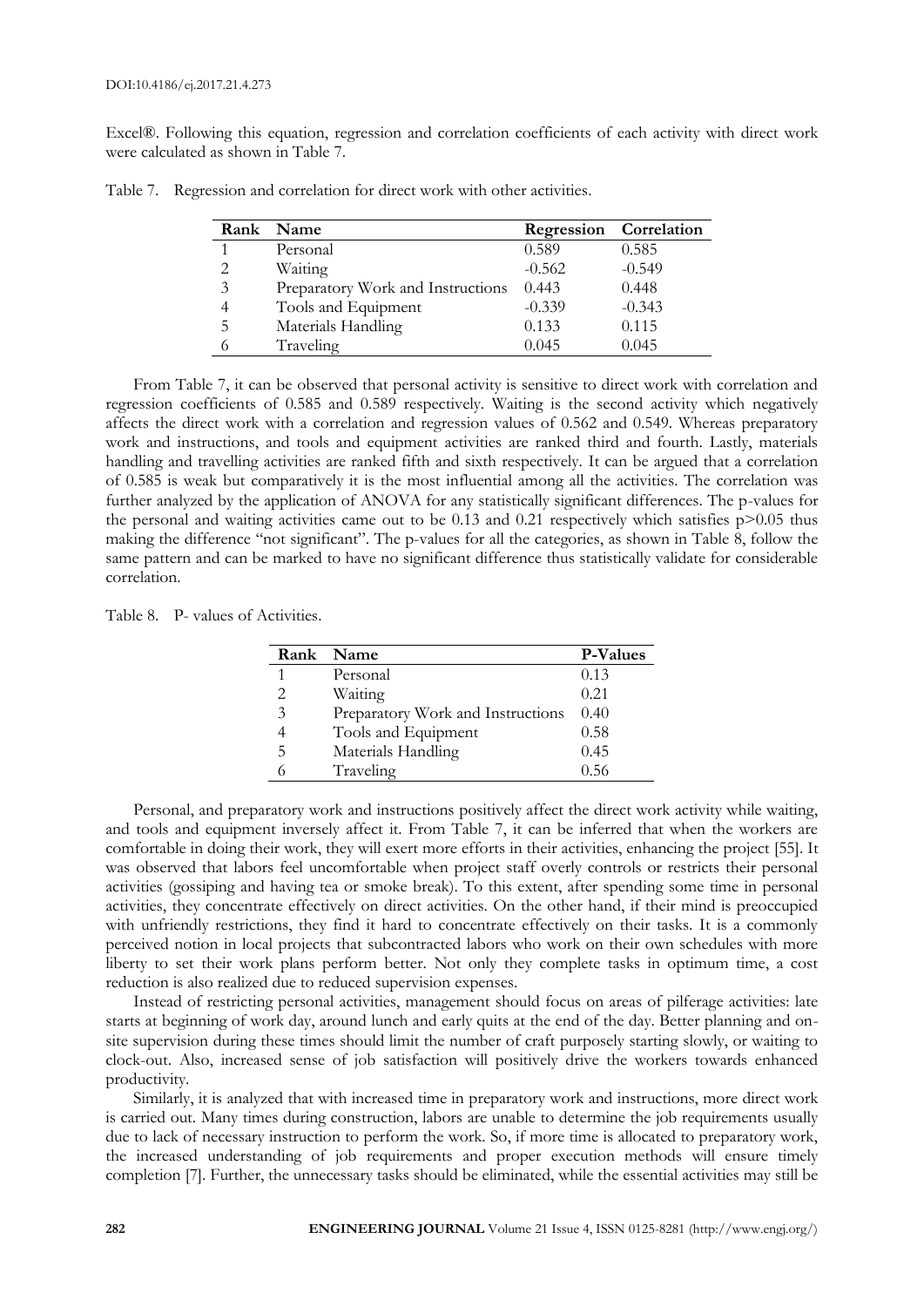excessive depending upon their job related criticality. These include ergonomics, safety talks and stretching activities as they are crucial for maintaining a well-functioning and safe construction site [56].

Talking about the negative relation, it is concluded that with more time in waiting, and tools and equipment activities, lesser direct work is achieved. When the labor is involved in waiting, though the time is essentially spent on project activities, the result is not so effective mainly due to poor activity planning. Due to this lack of planning, they are not actually performing the work but are waiting for someone to finish their job resulting in delayed work and queuing. In some instances, the waiting is unavoidable, like electricians waiting for a cable pull. Usually it is caused by poor planning and crew balance, and is therefore avoidable [57]. To improve the productivity, site management team should properly plan the work in order to minimize the labor waiting or use innovative and latest techniques like lean management [58, 59].

Tools and equipment also follow a negative relation with direct work. It is observed that with more labor effort on tools and equipment activities, direct work will be reduced [60]. It is usually caused due to poor tool management at project site. So, it is suggested that site management should properly implement tool management program and ensure timely availability of tools and equipment. Furthermore, the results of assessment performed in the current study were shared with the field professionals working on the case study project to validate the observations. This fortifies the results of current study which, apart from benchmarking the labor productivity, identify holistic reasons for productivity loss on the case study projects.

#### **5. Conclusions and Recommendations**

Construction companies increase their profit and market competitiveness by controlling their costs. These include labor, material and overhead costs, of which labor varies the most. This ultimately sums into the variable labor productivity which must be kept in check to ensure project success. This research is mainly focused on assessment of labor productivity in semi high-rise commercial building projects in Pakistan based on the crew time utilization during working hours.

To measure the direct and indirect work time, the most relevant technique identified in literature, Activity Analysis, is used in the current study. Hence detailed analysis is carried out at five building projects. The activity rates of labors and their distribution over a typical workday are determined. The rates are analyzed to identify productivity factors which should be managed in order to improve the direct work rate. Further, sensitivity analysis is carried out to highlight the interdependencies of work activities. The case studies reveal that labor should be spending more time doing the direct work for maximum productivity.

Owing to the findings of sensitivity analysis, it is concluded that direct work is moderately correlated to delay and support work activities. But in the support activity, material handling and travelling are weakly correlated to direct work. It is established that personal and preparatory works positively influence the overall direct work, and waiting, and tools and equipment negatively influence it. Hence in order to maximize labor productivity, direct as well as support work activities should be efficiently managed. Further, planning, coordination and supervision are essential for increasing the effectiveness of employees and maintaining the required daily output level. Case studies reveal that the projects with better planning, monitoring and control, inarguably perform better in terms of direct work. Improving the productivity of entire project is not possible until everyone is committed to continuous improvement.

Analyzing the hourly direct work rate on all projects, it is found that this rate peaks during 11am to 12pm slot, and is minimum during the start and end of working day. Also, generally about 35% of working time is utilized in direct work, 37% in support work and 28% in delay work activities. Specifically, in terms of individual activities, about 17% time is utilized in personal activities which is the 2nd highest proportion after direct work. Hence, the personal time must be properly managed in conjunction with direct work in order to ensure project success and achieve maximum productivity. Also to increase the direct work, it is recommended to hire experienced craft workers or provide proper trainings, plan good site layout, ensure availability of all required materials and tools, maintain site management presence, and plan the work task for timely execution. This will ensure maximum productivity in terms of more direct work and reduced undesired work.

The current research sets the baseline for construction labor productivity assessment in Pakistan. Owing to the lack of previous research on local labor productivity, it is an advancement in the currently localized body of knowledge and has high research implication for local institutions. The results have been shared with the local field professionals, who validated the identified reasons of low productivity. This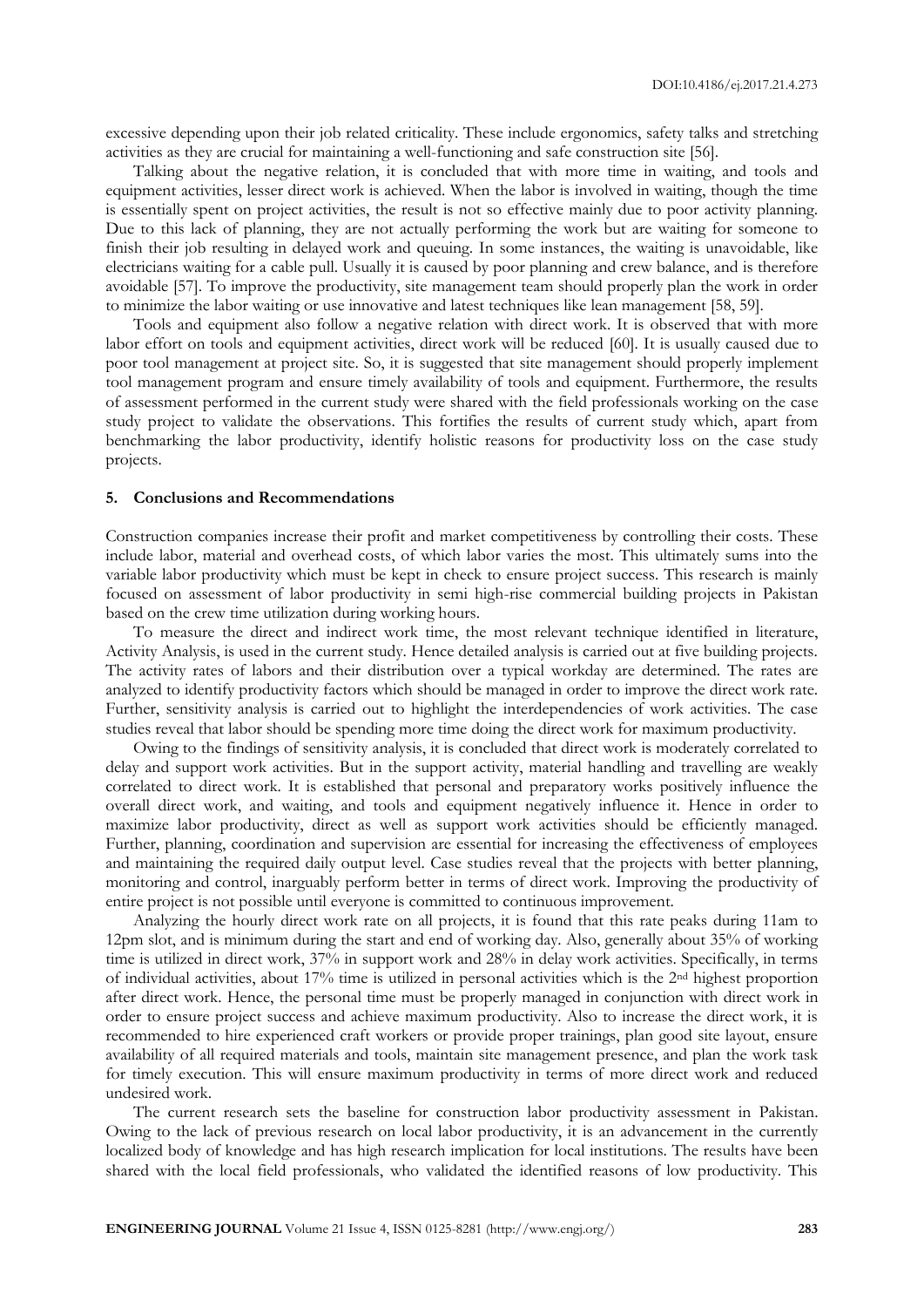study can be generalized for countries of similar characteristics and will be a useful addition to the local construction management community.

For future research, labor productivity should be continuously monitored throughout the life of a construction project for more in-depth analysis. The current study uses the workface assessment technique which can be further enhanced in future by not only increasing the number of projects but also using it in conjunction with other monitoring techniques to add value to the existing body of knowledge.

# **References**

- [1] B. Ayub, M. J. Thaheem, and Z. ud Din, "Dynamic management of cost contingency: Impact of KPIs and risk perception," *Procedia Engineering*, vol. 145, no. 1, pp. 82-87, 2016.
- [2] Z. Shehu, I. R. Endut, A. Akintoye, and G. D. Holt, "Cost overrun in the Malaysian construction industry projects: A deeper insight," *International Journal of Project Management*, vol. 32, no. 8, pp. 1471- 1480, 2014.
- [3] A. S. Hanna, C.-K. Chang, K. T. Sullivan, and J. A. Lackney, "Impact of shift work on labor productivity for labor intensive contractor," *Journal of Construction Engineering and Management*, vol. 134, no. 3, pp. 197-204, 2008.
- [4] M. C. Gouett, C. T. Haas, P. M. Goodrum, and C. H. Caldas, "Activity analysis for direct-work rate improvement in construction," *Journal of Construction Engineering and Management*, vol. 137, no. 12, pp. 1117-1124, 2011.
- [5] M. Rowlinson and S. Procter, "Organizational culture and business history," *Organization Studies*, vol. 20, no. 3, pp. 369-396, 1999.
- [6] M. Hannula, "Total productivity measurement based on partial productivity ratios," *International Journal of Production Economics*, vol. 78, no. 1, pp. 57-67, 2002.
- [7] A. M. Jarkas and C. G. Bitar, "Factors affecting construction labor productivity in Kuwait," *Journal of Construction Engineering and Management*, vol. 138, no. 7, pp. 811-820, 2011.
- [8] G. Jergeas, "Improving construction productivity on Alberta oil and gas capital projects," Alberta Finance and Enterprise, University of Calgary, Alberta, Canada, 2009.
- [9] A. de Waal and K. Kourtit, "Performance measurement and management in practice: Advantages, disadvantages and reasons for use," *International Journal of Productivity and Performance Management*, vol. 62, no. 5, pp. 446-473, 2013.
- [10] P. Crawford and B. Vogl, "Measuring productivity in the construction industry," *Building Research & Information*, vol. 34, no. 3, pp. 208-219, 2006.
- [11] W. Yi and A. P. Chan, "Critical review of labor productivity research in construction journals," *Journal of Management in Engineering*, vol. 30, no. 2, pp. 214-225, 2013.
- [12] S. Mahmood, S. M. Ahmed, K. Panthi, and N. Ishaque Kureshi, "Determining the cost of poor quality and its impact on productivity and profitability," *Built Environment Project and Asset Management*, vol. 4, no. 3, pp. 296-311, 2014.
- [13] T. Maruyama, H. Karasawa, S. Hashimoto, and S. Date, "Effect of expansive agent and temperature on the quality of pre-cast concrete products," *International Journal of Civil Engineering*, vol. 15, no. 2, pp.263-271, 2017.
- [14] W. Jiradamkerng, "Evaluation of EZStrobe simulation system as a tool in productivity analysis—A case study: Precast concrete hollow-core slab installation," *Engineering Journal*, vol. 17, no. 2, pp. 75-84, 2012.
- [15] E. L. Oral, M. Oral, and M. Andaç, "Construction crew productivity prediction: Application of two novel methods," *International Journal of Civil Engineering*, vol. 14, no. 3, pp. 181-186, 2016.
- [16] Construction Industry Institute, *Guide to Activity Analysis*. Austin, USA: University of Texas, 2010.
- [17] R. Fulford and C. Standing, "Construction industry productivity and the potential for collaborative practice," *International Journal of Project Management*, vol. 32, no. 2, pp. 315-326, 2014.
- [18] A. Maqsoom and C. Charoenngam, "Motives and competitive assets of Pakistani international construction contracting firms: Impact of size and international experience," *Journal of Financial Management of Property and Construction*, vol. 19, no. 2, pp. 138-151, 2014.
- [19] R. M. Choudhry, M. A. Aslam, J. W. Hinze, and F. M. Arain, "Cost and schedule risk analysis of bridge construction in Pakistan: Establishing risk guidelines," *Journal of Construction Engineering and Management*, vol. 140, no. 7, pp. 04014020, 2014.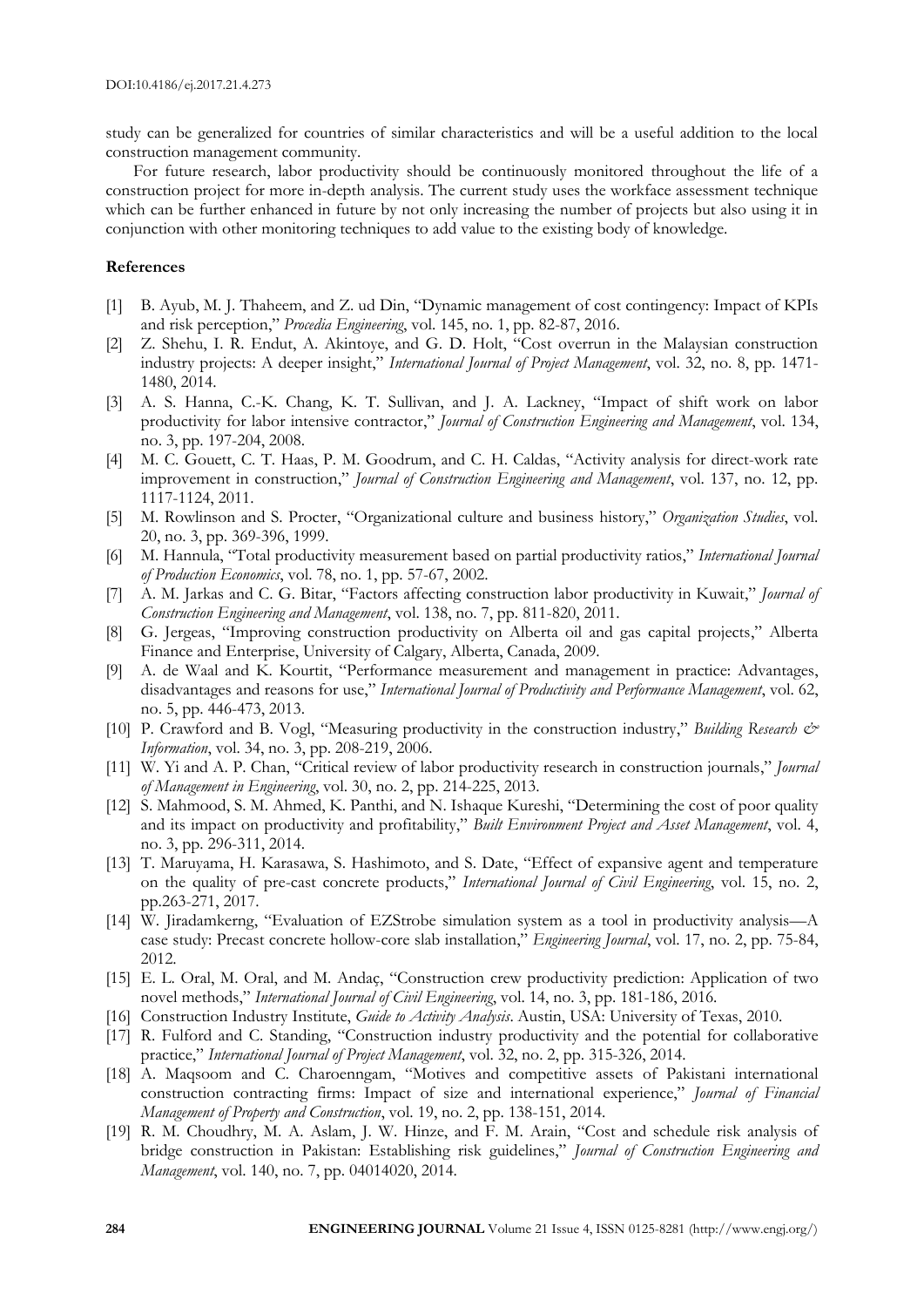- [20] R. U. Farooqui and S. Azhar, "Key causes of disputes in the Pakistani construction industryassessment of trends from the viewpoint of contractors," in *50th Annual International Conference of the Associated Schools of Construction,* Washington, DC, March 2014, pp. 26-28.
- [21] S. S. S. Gardezi, I. A. Manarvi, and S. J. S. Gardezi, "Time extension factors in construction industry of Pakistan," *Procedia Engineering*, vol. 77, pp. 196-204, 2014.
- [22] F. Ullah, B. Ayub, S. Q. Siddiqui, and M. J. Thaheem, "A review of public-private partnership: Critical factors of concession period," *Journal of Financial Management of Property and Construction*, vol. 21, no. 3, pp. 269-300, 2016.
- [23] R. H. Abdel-Razek and M. Abdel-Hamid, "Labor productivity: Benchmarking and variability in Egyptian projects," *International Journal of Project Management*, vol. 25, no. 2, pp. 189-197, 2007.
- [24] S. T. Ng, R. M. Skitmore, K. C. Lam, and A. W. Poon, "Demotivating factors influencing the productivity of civil engineering projects," *International Journal of Project Management*, vol. 22, no. 2, pp. 139-146, 2004.
- [25] I. Bernolak, "Effective measurement and successful elements of company productivity: The basis of competitiveness and world prosperity," *International Journal of Production Economics*, vol. 52, no. 1, pp. 203-213, 1997.
- [26] A. EnShassi, S. Mohamed, P. Mayer, and K. Abed, "Benchmarking masonry labor productivity," *International Journal of Productivity and Performance Management*, vol. 56, no. 4, pp. 358-368, 2007.
- [27] S. Tangen, "Demystifying productivity and performance," *International Journal of Productivity and Performance Management*, vol. 54, no. 1, pp. 34-46, 2005.
- [28] O. Ameh and K. Odusami, "Factors affecting labor productivity in the Nigerian construction industry—A case study of indigenous contracting organization in Lagos," *The Quantity Surveyor*, vol. 40, no. 3, pp. 14-18, 2002.
- [29] M. P. Groover, *Work Systems and the Methods, Measurement, and Management of Work*. Upper Saddle River, NJ: Pearson Prentice Hall, 2007.
- [30] N. A. Karim, S. H. Hassan, J. N. Yunus, and M. Hashim, "Factors influence labour productivity and the impacts on construction industry," *Caspian Journal of Applied Sciences Research*, vol. 2, pp. 349-354, 2013.
- [31] W. Jiradamkerng, "Productivity management of road construction in Thailand by EZStrobe simulation system case study: 0.15 m. thick subbase course construction," *Engineering Journal*, vol. 20, no. 3, pp. 183-195, 2016.
- [32] I. Noor, "Measuring construction labor productivity by daily visits," *AACE International Transactions*, p. PR16, 1998.
- [33] H. R. Thomas and I. Završki, "Construction baseline productivity: Theory and practice," *Journal of Construction Engineering and Management*, vol. 125, no. 5, pp. 295-303, 1999.
- [34] C.-L. Lin and H.-M. Huang, "Improved baseline productivity analysis technique," *Journal of Construction Engineering and Management*, vol. 136, no. 3, pp. 367-376, 2009.
- [35] W. Briec, K. Kerstens, and N. Peypoch, "Exact relations between four definitions of productivity indices and indicators," *Bulletin of Economic Research*, vol. 64, no. 2, pp. 265-274, 2012.
- [36] S. Wilcox, B. Stringfellow, R. Harris, and B. Martin, "Management and productivity," Transportation Research Board, Committee on Management and Productivity, Washington, USA, 2000.
- [37] D. E. Ighravwe and S. A. Oke, "Machining performance analysis in end milling: predicting using ANN and a comparative optimisation study of ANN/BB-BC and ANN/PSO," *Engineering Journal*, vol. 19, no. 5, pp. 121-137, 2015.
- [38] Y. Jung and S. Kang, "Knowledge-based standard progress measurement for integrated cost and schedule performance control," *Journal of Construction Engineering and Management*, vol. 133, no. 1, pp. 10- 21, 2007.
- [39] A. Kaveh, M. Khanzadi, and M. Alipour, "Fuzzy resource constraint project scheduling problem using CBO and CSS algorithms," *International Journal of Civil Engineering*, vol. 14, no. 5, pp. 325-337, 2016.
- [40] S. Sarhan and A. Fox, "Barriers to implementing lean construction in the UK construction industry," *The Built & Human Environment Review*, vol. 6, no. 1, pp. 1-17, 2013.
- [41] A. A. Tsehayae, A. A. Tsehayae, A. R. Fayek, and A. R. Fayek, "System model for analysing construction labour productivity," *Construction Innovation*, vol. 16, no. 2, pp. 203-228, 2016.
- [42] T. Cheng, M. Venugopal, J. Teizer, and P. Vela, "Performance evaluation of ultra wideband technology for construction resource location tracking in harsh environments," *Automation in Construction*, vol. 20, no. 8, pp. 1173-1184, 2011.

**ENGINEERING JOURNAL** Volume 21 Issue 4, ISSN 0125-8281 (http://www.engj.org/) **285**